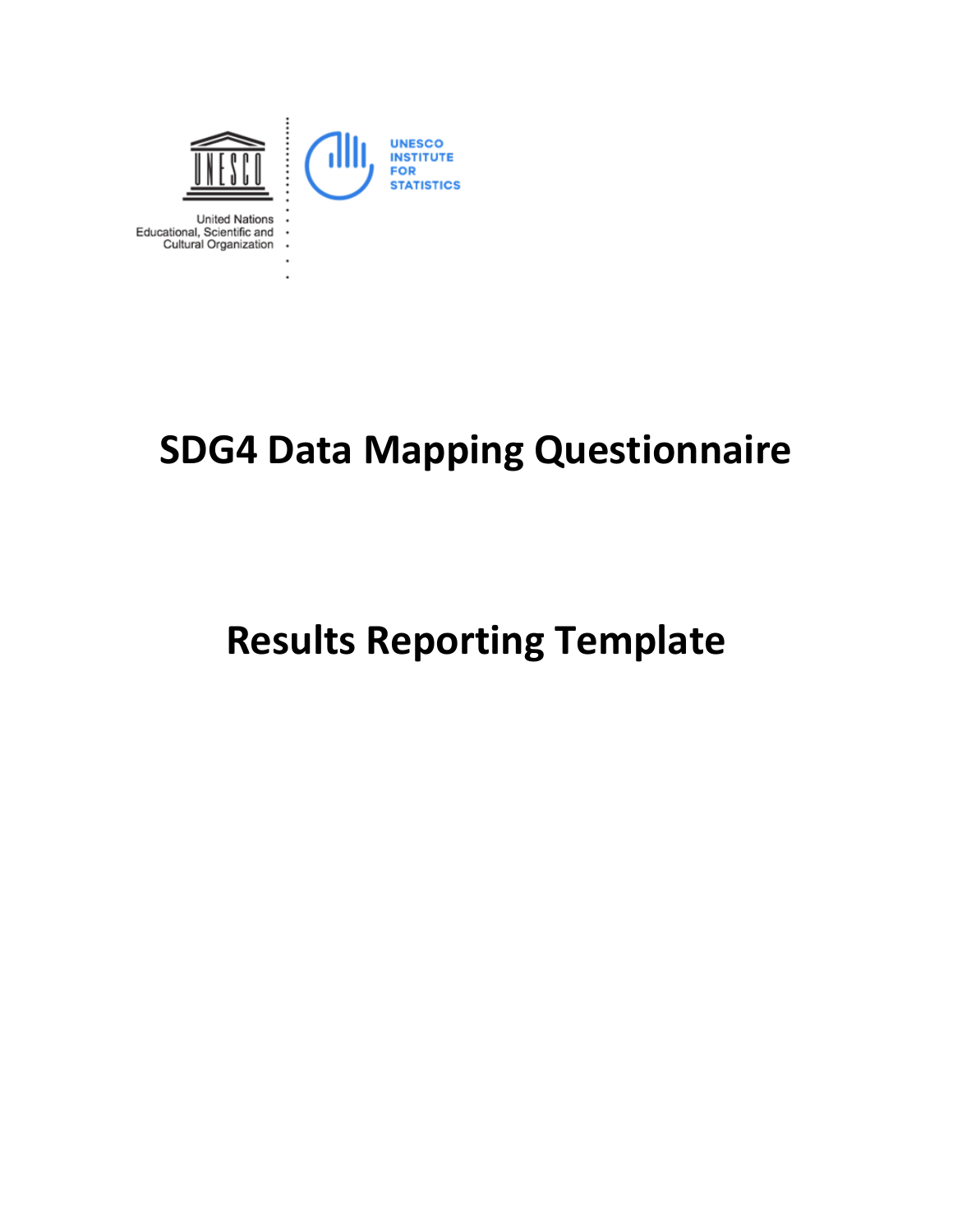

### *Summary reports on data availability and gaps for SDG 4 indicators*

| <b>TARGET</b> | <b>NDICATOR</b> | AVAILABILITY | <b>LAST AVAILABLE</b><br><b>DATA</b> | <b>BY AGE</b> | BY SEX             | BY LOCATION        | <b>BY WEALTH</b> | BY DISABILITY | <b>TARGET</b> | <b>INDICATOR</b> | AVAILABILITY | <b>LAST AVAILABLE</b><br>DATA | <b>BY AGE</b>      | BY SEX             | BY LOCATION        | BY WEALTH | <b>BY DISABILITY</b> |
|---------------|-----------------|--------------|--------------------------------------|---------------|--------------------|--------------------|------------------|---------------|---------------|------------------|--------------|-------------------------------|--------------------|--------------------|--------------------|-----------|----------------------|
| 4.1           | 4.1.1.          | Yes          | 2014                                 | X             | $\pmb{\mathsf{X}}$ | $\pmb{\mathsf{X}}$ |                  |               | 4.6           | 4.6.1.           | <b>No</b>    |                               |                    |                    |                    |           |                      |
|               | 4.1.2.          | Partial      | 2015                                 |               |                    |                    |                  |               |               | 4.6.2.           | <b>No</b>    |                               |                    |                    |                    |           |                      |
|               | 4.1.3.          | Yes          | 2015                                 |               | X                  |                    |                  |               |               | 4.6.3.           | <b>No</b>    |                               |                    |                    |                    |           |                      |
|               | 4.1.4.          | Yes          | 2015                                 | Χ             | X                  | $\pmb{\mathsf{X}}$ |                  |               |               | 4.6.x.           |              |                               |                    |                    |                    |           |                      |
|               | 4.1.5.          | <b>No</b>    |                                      |               |                    |                    |                  |               |               | .                |              |                               |                    |                    |                    |           |                      |
|               | 4.1.6.          | Yes          | Miss                                 |               | $\pmb{\mathsf{X}}$ | $\pmb{\mathsf{X}}$ |                  |               | 4.7           | 4.7.1.           | <b>No</b>    |                               |                    |                    |                    |           |                      |
|               | 4.1.7.          | Yes          | 2013                                 |               |                    |                    |                  |               |               | 4.7.2.           | <b>No</b>    |                               |                    |                    |                    |           |                      |
|               | 4.1.x.          |              |                                      |               |                    |                    |                  |               |               | 4.7.3.           | <b>No</b>    |                               |                    |                    |                    |           |                      |
|               | .               |              |                                      |               |                    |                    |                  |               |               | 4.7.4.           | <b>No</b>    |                               |                    |                    |                    |           |                      |
| 4.2           | 4.2.1.          | <b>No</b>    |                                      |               |                    |                    |                  |               |               | 4.7.5.           | <b>No</b>    |                               |                    |                    |                    |           |                      |
|               | 4.2.2.          | <b>No</b>    |                                      |               |                    |                    |                  |               |               | 4.7.x.           |              |                               |                    |                    |                    |           |                      |
|               | 4.2.3.          | Yes          | 2015                                 |               | $\mathsf{X}$       | $\pmb{\mathsf{X}}$ |                  |               |               |                  |              |                               |                    |                    |                    |           |                      |
|               | 4.2.4.          | Partial      | 2015                                 |               |                    |                    |                  |               | 4.a           | 4.a.1.           | Partial      | 2015                          |                    |                    |                    |           |                      |
|               | 4.2.5.          | Yes          | 2013                                 |               |                    |                    |                  |               |               | 4.a.2.           | Yes          | 2015                          | $\pmb{\mathsf{X}}$ | Χ                  |                    |           |                      |
|               | 4.2.x.          |              |                                      |               |                    |                    |                  |               |               | 4.a.3.           | Yes          | 2015                          |                    |                    |                    |           |                      |
|               |                 |              |                                      |               |                    |                    |                  |               |               | 4.a.x.           |              |                               |                    |                    |                    |           |                      |
| 4.3           | 4.3.1.          | <b>No</b>    |                                      |               |                    |                    |                  |               |               |                  |              |                               |                    |                    |                    |           |                      |
|               | 4.3.2.          | Yes          | 2015                                 |               | X                  | X                  |                  |               | 4.b           | 4.b.1.           | <b>No</b>    |                               |                    |                    |                    |           |                      |
|               | 4.3.3.          | No           |                                      |               |                    |                    |                  |               |               | 4.b.2.           | <b>No</b>    |                               |                    |                    |                    |           |                      |
|               | 4.3.x.          |              |                                      |               |                    |                    |                  |               |               | 4.b.x.           |              |                               |                    |                    |                    |           |                      |
|               |                 |              |                                      |               |                    |                    |                  |               |               |                  |              |                               |                    |                    |                    |           |                      |
| 4.4           | 4.4.1.          | <b>No</b>    |                                      |               |                    |                    |                  |               | 4.c           | 4.c.1.           | Yes          | Miss                          |                    | $\pmb{\mathsf{X}}$ | $\pmb{\mathsf{X}}$ |           |                      |
|               | 4.4.2.          | No           |                                      |               |                    |                    |                  |               |               | 4.c.2.           | Yes          | <b>Miss</b>                   |                    |                    |                    |           |                      |
|               | 4.4.3.          | No           |                                      |               |                    |                    |                  |               |               | 4.c.3.           | Yes          | Miss                          |                    |                    |                    |           |                      |
|               | 4.4.x.          |              |                                      |               |                    |                    |                  |               |               | 4.c.4.           | Yes          | Miss                          |                    |                    |                    |           |                      |
|               |                 |              |                                      |               |                    |                    |                  |               |               | 4.c.5.           | Yes          | Miss                          |                    |                    |                    |           |                      |
| 4.5           | 4.5.2.          | <b>No</b>    |                                      |               |                    |                    |                  |               |               | 4.c.6.           | Yes          | <b>Miss</b>                   |                    |                    |                    |           |                      |
|               | 4.5.3.          | No           |                                      |               |                    |                    |                  |               |               | 4.c.7.           | Yes          | <b>Miss</b>                   |                    |                    |                    |           |                      |
|               | 4.5.4.          | No           |                                      |               |                    |                    |                  |               |               | 4.c.x.           |              |                               |                    |                    |                    |           |                      |
|               | 4.5.5.          | <b>No</b>    |                                      |               |                    |                    |                  |               |               |                  |              |                               |                    |                    |                    |           |                      |
|               | 4.5.x.          |              |                                      |               |                    |                    |                  |               |               |                  |              |                               |                    |                    |                    |           |                      |
|               | .               |              |                                      |               |                    |                    |                  |               |               |                  |              |                               |                    |                    |                    |           |                      |

**Summary report 1. Mapping of data availability and disaggregation by SDG 4 indicator.** 

*Miss: Missing info* 

*Partial: When an indicator has sub dimensions (e.g., 4.a.1 (a), 4.a.1 (b)...), and only some information is available.*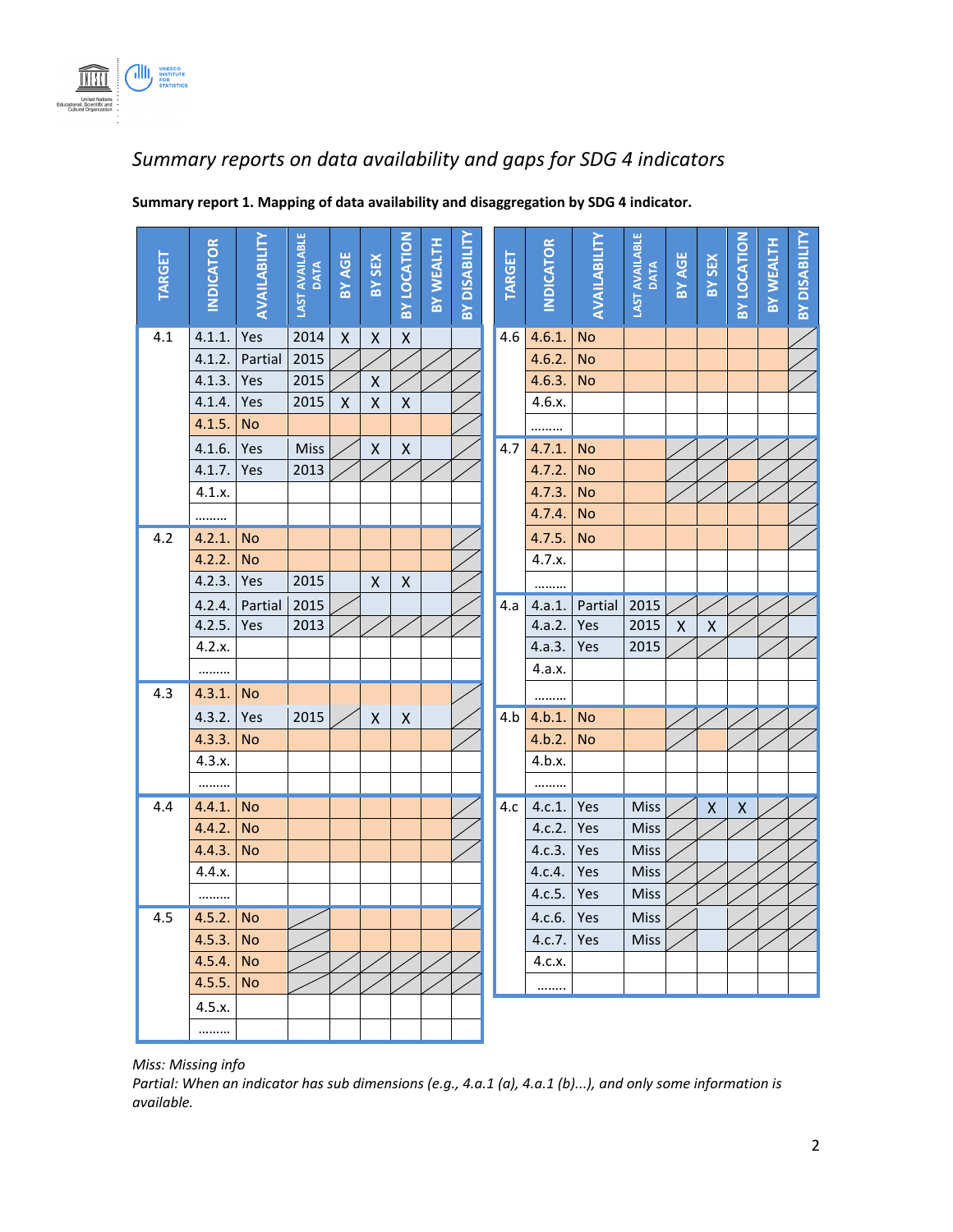

**Summary report 2. Basic information of statistical surveys identified as possible data sources for calculation of SDG 4 global and thematic indicators.** 

|                                 | Administrative<br>records for<br>statistical<br>purposes / Annual<br><b>School Census</b> | School-based<br>surveys | Household<br>surveys | Population<br>census   | Learning<br>assessment |
|---------------------------------|-------------------------------------------------------------------------------------------|-------------------------|----------------------|------------------------|------------------------|
| Availability                    | <b>Yes</b>                                                                                | Yes                     | Yes                  | <b>Yes</b>             | <b>Yes</b>             |
| Year of the last available data | 2015                                                                                      | 2013<br>2014            |                      | 2010                   |                        |
| Frequency of data collection    | Annually                                                                                  | Annually                | Annually             | Every 6 to<br>10 years |                        |

#### Is it feasible to produce disaggregated data by...

| 1st administrative subdivisions?                                     | v | Χ | л | X |  |
|----------------------------------------------------------------------|---|---|---|---|--|
| 2nd administrative subdivisions?                                     | х | х |   | л |  |
| sex?                                                                 | Χ | X |   | Χ |  |
| age?                                                                 | ⋏ | х |   | х |  |
| location?                                                            | x | Χ |   | χ |  |
| wealth?                                                              |   |   |   | ⋏ |  |
| disability?                                                          |   |   |   | Χ |  |
| indigenous people?                                                   |   | Χ |   | х |  |
| conflict-affected population?                                        |   |   |   |   |  |
| Number of indicators for which data<br>are provided from this source |   |   |   |   |  |

#### **Summary report 3. Data gaps and possible source in which the required data could be collected.**

|           |                      | Administrative<br>records for<br>statistical<br>purposes /<br><b>Annual School</b> | School-based<br>surveys | Household<br>surveys | Population<br>census | Learning<br>assessment |
|-----------|----------------------|------------------------------------------------------------------------------------|-------------------------|----------------------|----------------------|------------------------|
| Indicator | Data item/s required | <b>Census</b>                                                                      |                         |                      |                      |                        |
|           | Measure of early     |                                                                                    |                         |                      |                      |                        |
| 4.2.1     | childhood            |                                                                                    |                         | X                    |                      |                        |
|           | development          |                                                                                    |                         |                      |                      |                        |
| 4.2.2     | Data on school       | X                                                                                  |                         |                      |                      |                        |
|           | participation        |                                                                                    |                         |                      |                      |                        |
|           |                      |                                                                                    |                         |                      |                      |                        |